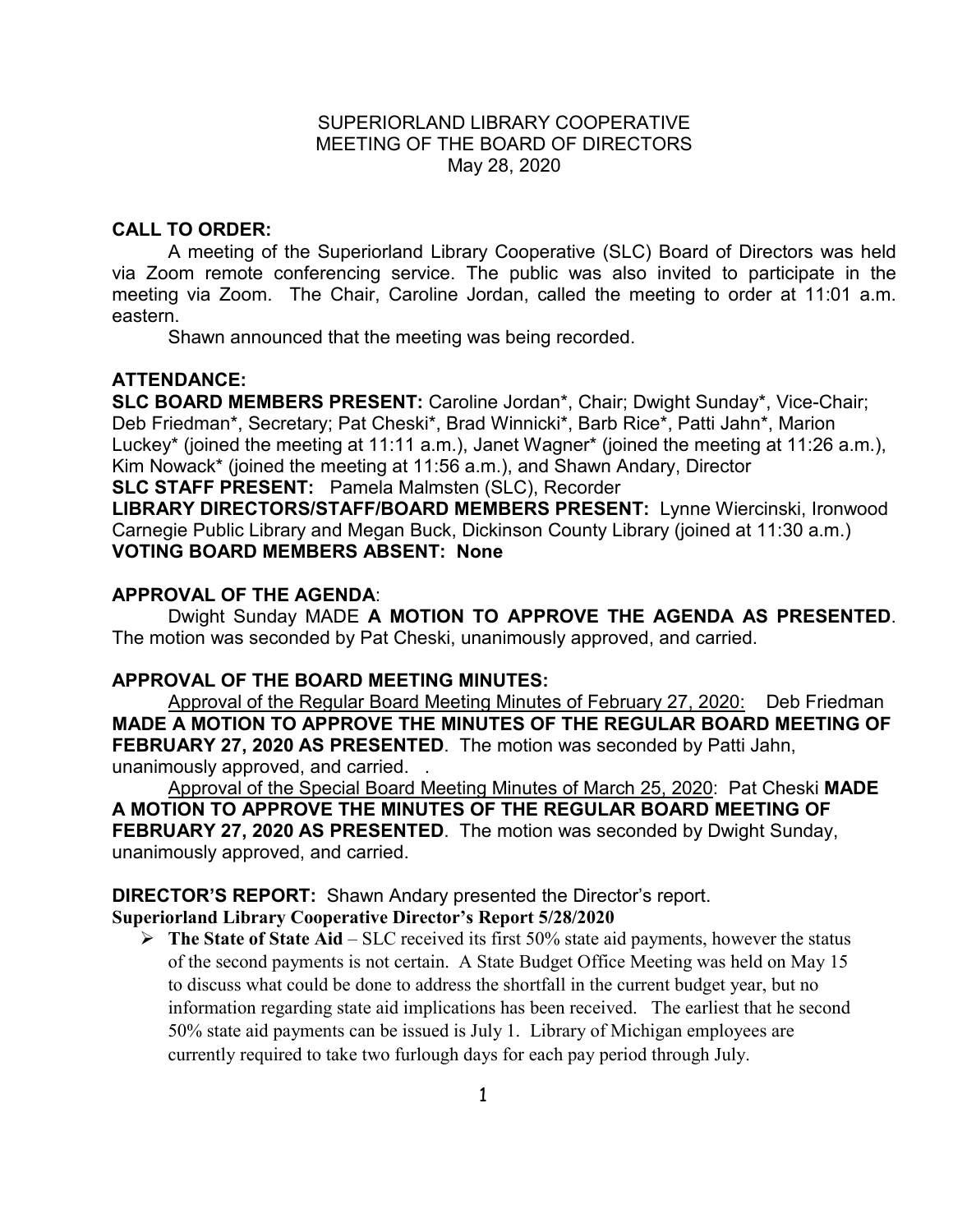- **New Staff Member for Great Lakes Talking Books Advisory Outreach Center**
	- (GLTB) Despite all of the COVID 19 disruptions, Lynn Buckland-Brown was still able to retire, and SLC welcomed Tonia Bickford as the new Reader's Advisory Librarian for the Great Lakes Talking Books program. Tonia had been working as Lynn's substitute, as well as overseeing the activities with the recording booth. The transition was challenging since the CUL system that both Lynn and Tonia were familiar with was replaced with a new system: WEBREADs. Tonia's training was accomplished by connecting remotely to a SLC computer and using Zoom online interactive conferencing service. Tonia received training from Lynn and from Braille and Talking Books Library staff in Lansing. A skeleton crew from Lansing continues to provide reading materials to patrons, and, during the lockdown, Tonia has been connecting remotely and providing outreach services to patrons using a Tracfone mobile phone. Shawn has been scanning new applications and emailing them to Tonia.
- **IT Assistant**  Eli Gladwell has accepted a full-time job with the Marquette Area Public Schools, and will be resigning from her job as SLC's Internet Technology Assistant. Her last day will be June 26. Eli has been working hard on upgrading 600+ computers to Windows 10; Shawn is planning to hire Northern Michigan University students to assist Eli in completing this task before she leaves. Eli has created directions so that the work can be completed in a way that is socially distanced, and SLC will be partnering with a company—Cybernetics--for assistance with the project.
- **PPE (Personal Protective Equipment)**  Superiorland Library Cooperative coordinated group orders for gloves, disinfectant, masks, and no-contact thermometers. Most of the materials were shipped out on Friday, May 22. Additionally, the group "Masks for Marquette" will be supplying cloth face masks to interested libraries in the cooperative (one mask per staff person).
- **HOPE Grants**  The Michigan Council for the Humanities was offering CARES grant money (up to \$10,000) for libraries to continue operations during this tough time. Many SLC member libraries--including Mackinac Island, Dickinson County Library, Curtis Township Library (Glennie), and Ironwood Carnegie Library--received funds.
- **Library of Michigan CARES Act Grant Applications Open**
	- o PPE and Library Sanitization supplies and services \$500 plus \$300 per branch location (NON-COMPETITIVE)
	- o Digital Inclusion supplies and services \$1,000 to \$5,000 depending on Class Size (COMPETITIVE based on local unemployment, SNAP, Broadband availability and poverty levels)
- **Zoom Board Meetings**  SLC has added a second host account for Zoom and has been allowing it to be used for member library staff, committee, and board meetings. Crystal Falls also used it for an author visit.
- **Online Patron Registration** SLC's ILS Administrator, Lissa Potter, has been working with member libraries to provide online patron registration. Patrons input information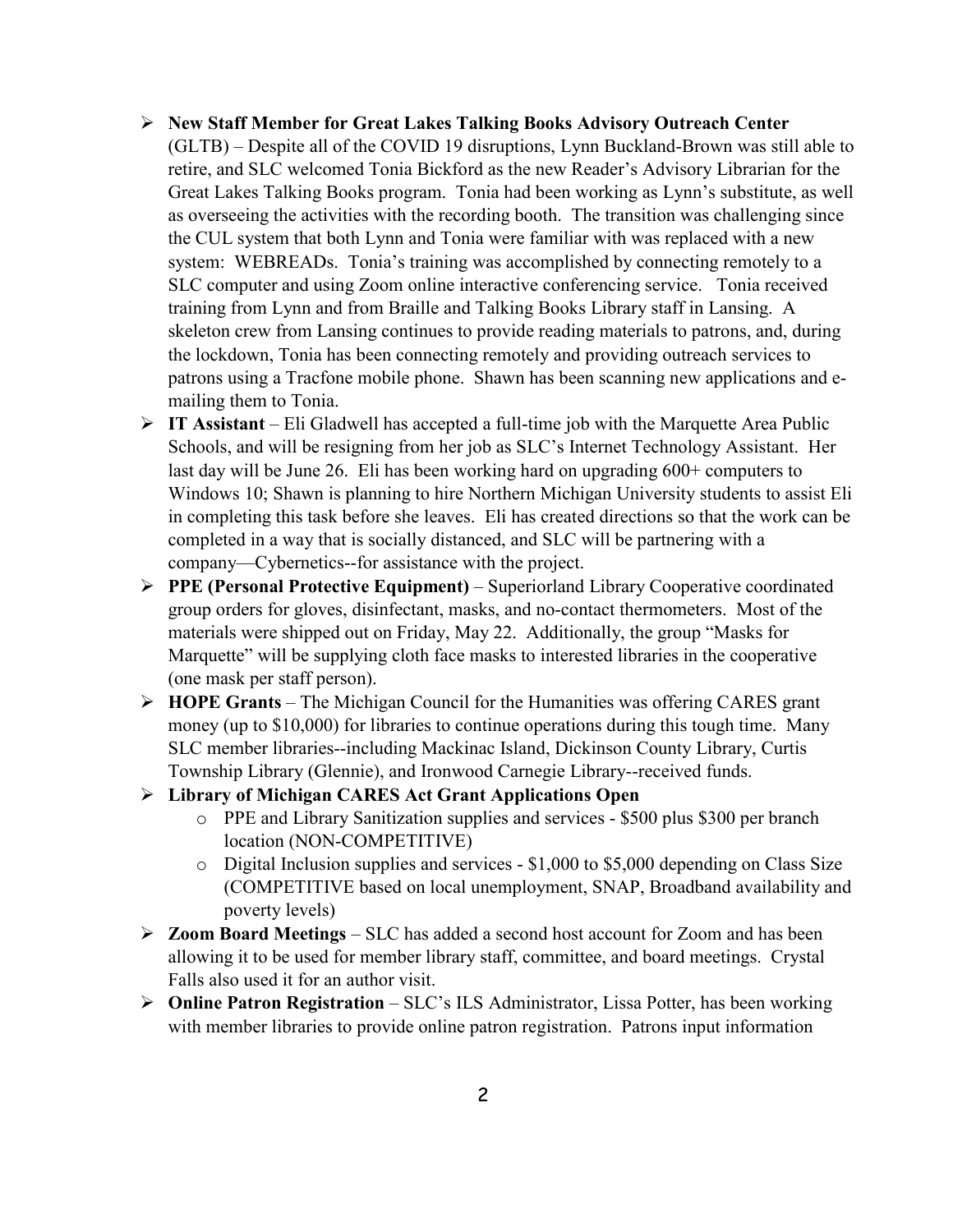about their residency and then receive a temporary barcode and PIN that may be used to immediately access their library's digital resources.

- **eBooks, Audiobooks, and Databases –** SLC has been investing more funds into content development, and several member libraries have contributed extra funds as well. Additionally, in order to remove barriers to access, authentication has been temporarily modified so that all patrons with expired cards or fines are allowed access to digital collections.
- **Professional Development –** For the past 8 weeks, Superiorland staff members have been providing daily Zoom sessions for staff. Topics include Overdrive/Libby, ILS training, weeding, meditation, "how to use Zoom", and more. Additionally, staff members from Superiorland member libraries were pleased to be able to attend MeL eResources sessions throughout the month of April. Theresa Runyan, MeL Engagement Coordinator, used the SLC group to practice on as she is transitioning to offering eResources classes online.
- **ERate –** All of the 471 eRate forms have been filed for the Superiorland Internet Consortium and Superiorland's independent libraries. One library ended up substituting a service that actually cost less than what was approved in FY 2019/20, and the initial request to make that substitution was dismissed. SLC's eRate consultant is appealing that decision and expects that it will be approved after review. Although the amount of the Internet Consortium's monetary award is unchanged, Shawn asked the e-rate consultant to proceed with the review process since it would be best to have the substitution approved if SLC is audited in the future.
- **"Coping with COVID-19" Directors Chat –** Superiorland staff and member library directors have been meeting every Monday for a "Coping with COVID-19 Chat". Shawn reported that the meetings have been very helpful for everyone.
- **Outreach to Schools –** Many SLC library directors are looking to collaborate with schools to work on using Overdrive's Library Connect application "SORA" to provide students access to the libraries' digital collections.
- **Virtual Author Visits –** Because all public libraries are closed, SLC and member libraries have been experimenting with offering public evening author talks with Michigan Notable authors. Superiorland hosts the meeting and member libraries can promote the event to their patrons. There have been three talks so far: James McCommons presented "Camera Hunter", William Rapai presented "The Kirtland's Warbler", and John Smolens presented "Wolves Mouth." SLC will also be providing some informational Zoom-based sessions. SLC staff member Lissa Potter has identified a speaker to present an early June session on Information 211; SLC will also be partnering with Peter White Public Library to schedule a presentation on Cybersecurity.

# **FINANCIAL REPORT:** Pam Malmsten presented the financial report. **Cash Disbursements:**

*February*: There were no unusual disbursements in February. The \$1,452 payment to Anderson, Tackman, and Company (account 3-802) and was for a progress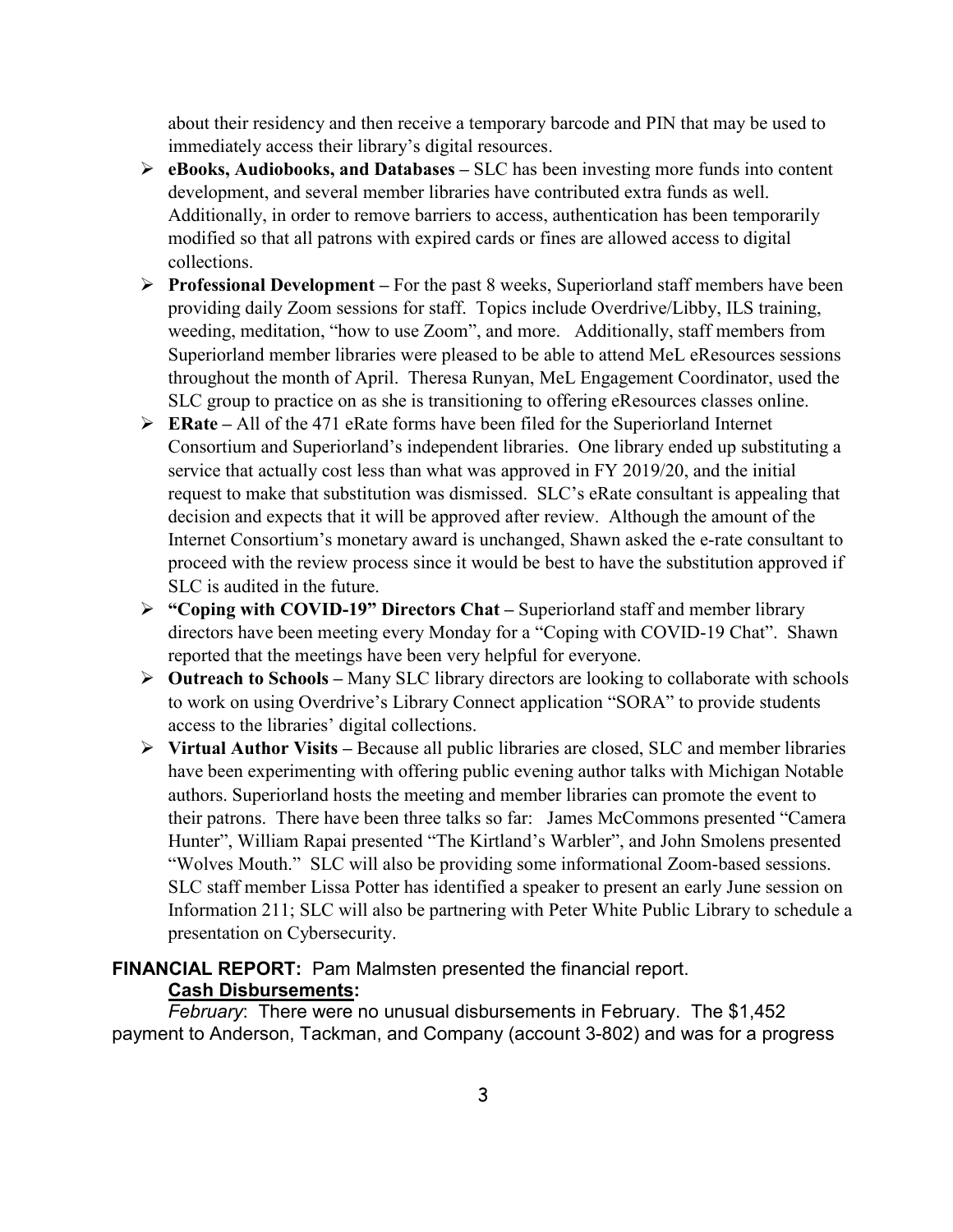payment for SLC's FY 2019 financial audit. The total cost of the FY 2019 audit was \$4,250.

Total February disbursements: \$62,004.50.

*March:* The \$1 payment to the Northern Michigan Library Network (NMLN) (account 3-956) was for the purchase of the SLC building and land. The NMLN organization was dissolved and the building, land, and all other assets were transferred back to SLC. The next step in the process will be to have the SLC building appraised so that a true building value can be listed in the next SLC financial audit. Account 3-959 shows a \$5,500 payment to Niche Academy. Niche Academy, an online learning platform for libraries, is a relatively new SLC service.

Total March disbursements: \$69,048.52.

*April:* In account 3-801, the \$675 payment to CompuDyne was for help with server restoration and WordPress web site recoveries. Also in account 3-801, the \$2,400 payment to EdTech Strategies was for FY 2019/2020 e-rate consulting services.

Total April disbursements: \$45,476.99.

### **Year to Date Reports as of 04/30/2020:**

*Revenues:* The first 50% direct state aid and subregional state aid to the Great Lakes Talking Books Advisory Outreach Center have been received. First 50% indirect state aid payments are also starting to be received. As of 04/30/2020, year-to-date revenues totaled \$387,521

*Expenses*: Most line items are as expected. The Professional and Contractual line item is over the 7/12 figure due to the adjusting entries that were made to record the FY 2020 RIDES subsidy expense (\$16,387.50) and the FY 2020 OCLC cataloging expense (\$15,231.25). The RIDES subsidies for 7/1/2019 – 6/30/2020 were distributed in June 2019 and the OCLC cataloging expense for 7/1/2019 – 6/30/2020 was prepaid into SLC's OCLC deposit account in June 2019. The transportation (account 3-860) and conference (3-865) line items are well-under the 7/12 budget figure; this is mostly due to the coronavirus lockdown. As of 04/30/2020, year-to-date expenses totaled \$451,583.

*A Note on the FY 2019/2020 Budget:* A FY 2020 budget revision will be presented to the Board at the July meeting. Revenues: There is a possibility that the second 50% state aid payments could be reduced due to the pandemic's effects on state budget revenues. Expenses: Travel and conference expenses have been reduced due to the lockdown and the budget line items will be reduced; the elimination of the voluntary payment into the MERS defined benefit Surplus Division (\$30,000 currently) could also be considered. SLC's employee health insurance plan renews on July 1, 2020; the total premium for the renewal compliant plan dropped slightly from the current plan rates; this is because the renewal compliant plan has higher deductibles and maximum out of pocket costs.

**Balance sheet as of April 30, 2020**: The balance sheet as of April 30, 2020 showed total Assets of \$717,238.78 and total Liabilities plus Fund Balances of \$717.238.78.

Barb Rice **MADE A MOTION TO APPROVE FEBRUARY CASH DISBURSEMENTS OF \$62,004.50, MARCH CASH DISBURSEMENTS OF \$69,048.52, APRIL CASH DISBURSEMENTS OF \$45,476.99, THE YEAR-TO-DATE REPORTS AS OF 4/30/2020** [with total revenues of \$387,521 and total expenses of \$451,583], **AND**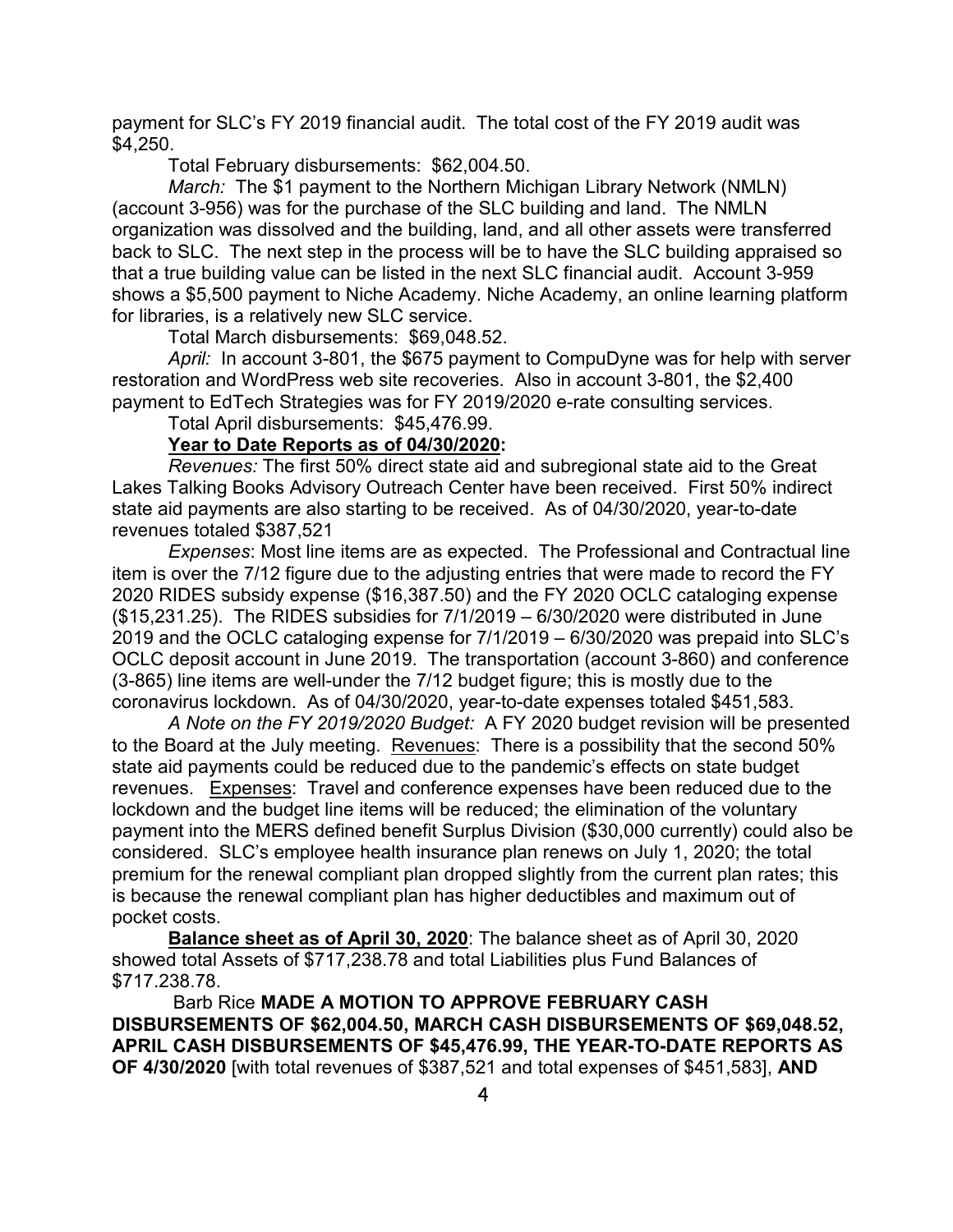**THE BALANCE SHEET AS OF 04/30/2020** [with total assets of \$717,238.78 and total liabilities plus fund balances of \$717,238.78].The motion was seconded by Pat Cheski , unanimously approved, and carried.

# **Approval of the SLC Financial Audit as of September 30, 2019**:

The Statement of Revenues, Expenditures, and Changes in Fund Balance— Budget and Actual (page 33 of the audit) compares actual revenues and expenditures with the budgeted line item figures. The report shows that no line item expenditures exceeded the budgeted line item figures, as required by GASB rules. The bottom lines of the report show SLC's fund balance at the beginning of FY 2019 (\$682,006) and at the end of the year (\$643,867). At year-end SLC had an actual net loss of \$38,139; however, the budgeted net loss was \$60,131. This net loss was mostly due to a large lump sum payment of \$30,000 that the Board voted to pay to SLC's Defined Benefit Surplus Division in order to reduce SLC's unfunded pension liability.

The Schedule of Revenues, Expenditures, and Changes in Fund Balance (pages 35-36) breaks down all of the revenues and expenses by class. On October 1, 2019, the General Fund Unrestricted Fund Balance showed a balance of \$651,450; at year-end, there was a General Fund net loss of \$37,793 resulting in a General Fund Balance total of \$613,657 as of September 30, 2019.

**Dwight Sunday MADE A MOTION TO APPROVE THE SUPERIORLAND LIBRARY COOPERTIVE FINANCIAL AUDIT FOR THE YEAR ENDED SEPTEMBER 30, 2019 AS PRESENTED**.The motion was seconded by Deb Friedman, unanimously approved, and carried

**PUBLIC PARTICIPATION**: There was no public participation.

#### **COMMITTEE REPORTS**:

Advisory Board of Librarians (ABL) Report: Megan Buck, the Chair of the Advisory Board of Librarians (ABL) reported. Megan reported that library directors have been meeting weekly via Zoom conferencing service for their "Coping with Covid-19" group chats. An official ABL meeting was held on May 19. Library directors have been talking about summer reading programming, re-opening plans, and dealing with the Covid-19 concerns. Megan thanked SLC staff members Lissa Potter and Jeremy Morelock for presenting webinars; she also expressed gratitude to Shawn for keeping everyone up-todate during this stressful time. Megan added that the weekly Directors' chats have been well attended.

UPRLC Conference Planning Committee: Shawn Andary, the Chair of the UPRLC Annual Conference Committee, reported. The conference slogan is "*UPRLC 2020 Superior Vision"* and is scheduled for September 28 – September 29, 2020. The main conference was originally going to be held in Lake Superior State University's conference rooms, however Shawn reported that she was notified that the venue will no longer be available since the university is planning to re-purpose the conference rooms into classrooms to allow for more social distancing. The Conference Committee will be meeting soon and will be discussing the venue issue and whether the Conference should be held virtually due to the novel coronavirus concerns. Lance Werner, the Director of the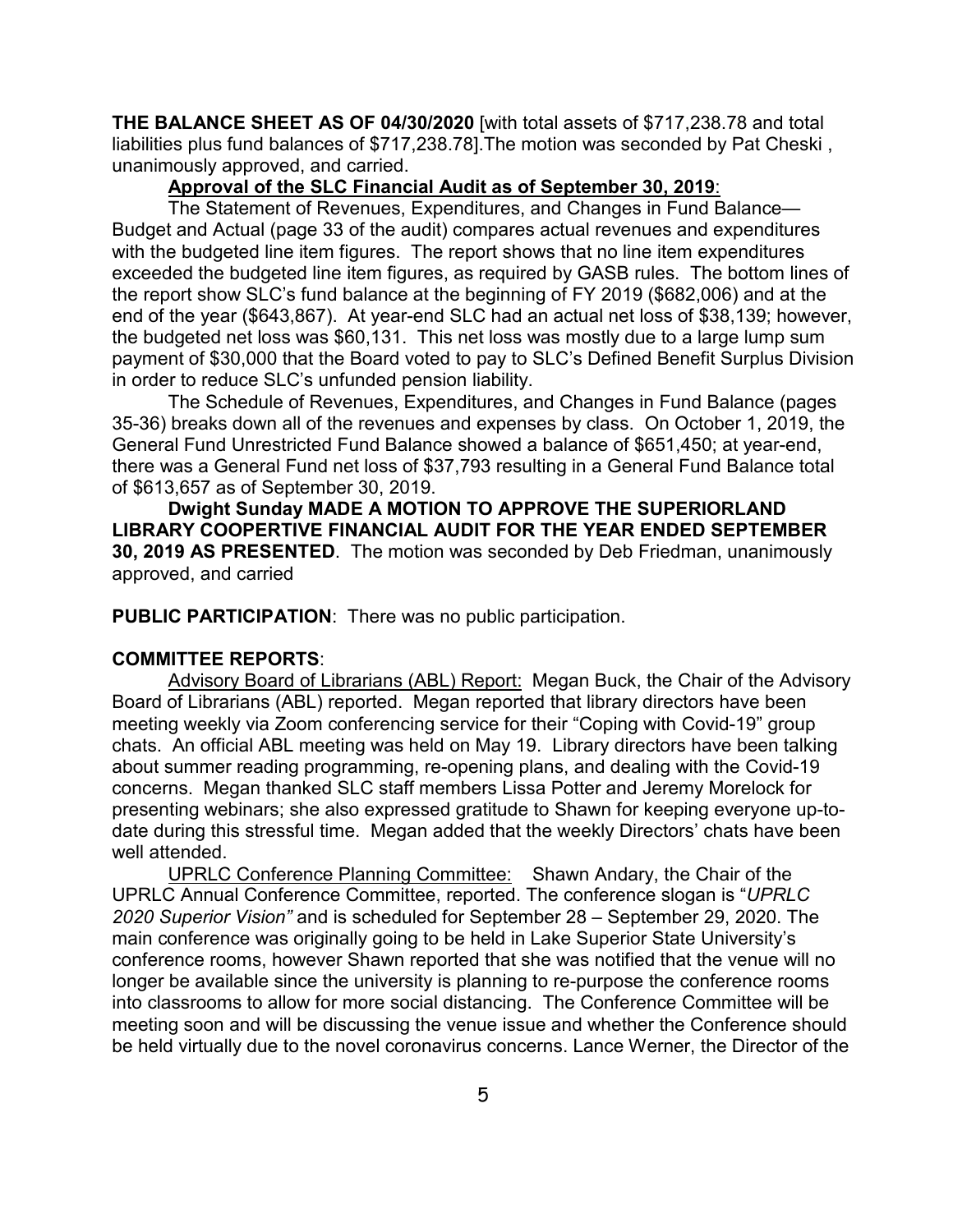Kent District Library, has agreed to be a keynote speaker and to present some breakout sessions; Lance indicated that he is willing to present online if necessary.

### **OLD BUSINESS:**

SB 611: Peter MacGregor introduced SB611 to amend the Michigan Library Privacy Act, 1982 PA 455 with the intention that the bill would enable libraries to work with law enforcement when a crime is committed in a library. The Michigan Library Association proposed some changes that would clarify and update the SB611 language to ensure that patron privacy would not be affected. Senator MacGregor agreed to proceed with the MLA-proposed changes to SB611. At the last meeting, the SLC Board passed a resolution supporting the proposed SB611 amendments. Shawn reported that there have been no new developments on the bill, but she wanted to keep the item on the agenda as a placeholder.

### **NEW BUSINESS:**

Cooperative Preparedness and Response Plan: The Governor's Executive Order (EO) 2020-91 requires workplaces that are resuming activities to adopt a Covid-19 Preparedness Plan. The latest Executive Order issued by Governor Gretchen Whitmer, EO 2020-100, extends EO 2020-62, 2020-69, and 2020-96 through June 12, 2020. Until June 13, 2020, public libraries in regions 6 and 8, which includes the Upper Peninsula, may bring staff back to the library only to perform duties that cannot be accomplished remotely and to accomplish tasks necessary to prepare the library for reopening. EO 2020-69 stipulates that all libraries are still closed to all public services (including curbside).

The SLC Personnel Committee met on May 26 and considered a draft Cooperative Covid-19 Exposure Prevention, Preparedness, and Response Plan. Committee members agreed on some revisions and then passed a motion recommending that the revised plan be accepted by the Board. Shawn revised the plan as directed and presented it to the full Board for discussion and possible approval. She noted that the plan complies with OSHA guidelines.

Deb Friedman **MADE A MOTION TO APPROVE THE SUPERIORLAND LIBRARY COOPERATIVE COVID-19 EXPOSURE PREVENTION, PREPAREDNESS AND RESPONSE PLAN AS PRESENTED.** The motion was seconded by Pat Cheski. Pat Cheski commented that the plan is very comprehensive, however once SLC re-opens it may be necessary to make some minor changes. Caroline Jordan called for a vote and the motion was unanimously approved and carried.

The complete Exposure, Prevention, Preparedness and Response Plan is posted on the SLC web site at:

[http://joomla.uproc.lib.mi.us/SLC/Images/pdf\\_files/slcresponseplan.05.28.20.pdf.](http://joomla.uproc.lib.mi.us/SLC/Images/pdf_files/slcresponseplan.05.28.20.pdf)

Cooperative Reopening Plan: The SLC Personnel Committee met on May 26 and considered a draft Cooperative Phased Re-opening Plan. Committee members agreed on some revisions and then passed a motion recommending that the revised plan be accepted by the Board. Shawn revised the plan as directed and presented it to the full Board for discussion and possible approval. Shawn outlined the basic plan for reopening. Through June 12, 2020, a maximum of two to three people—usually one